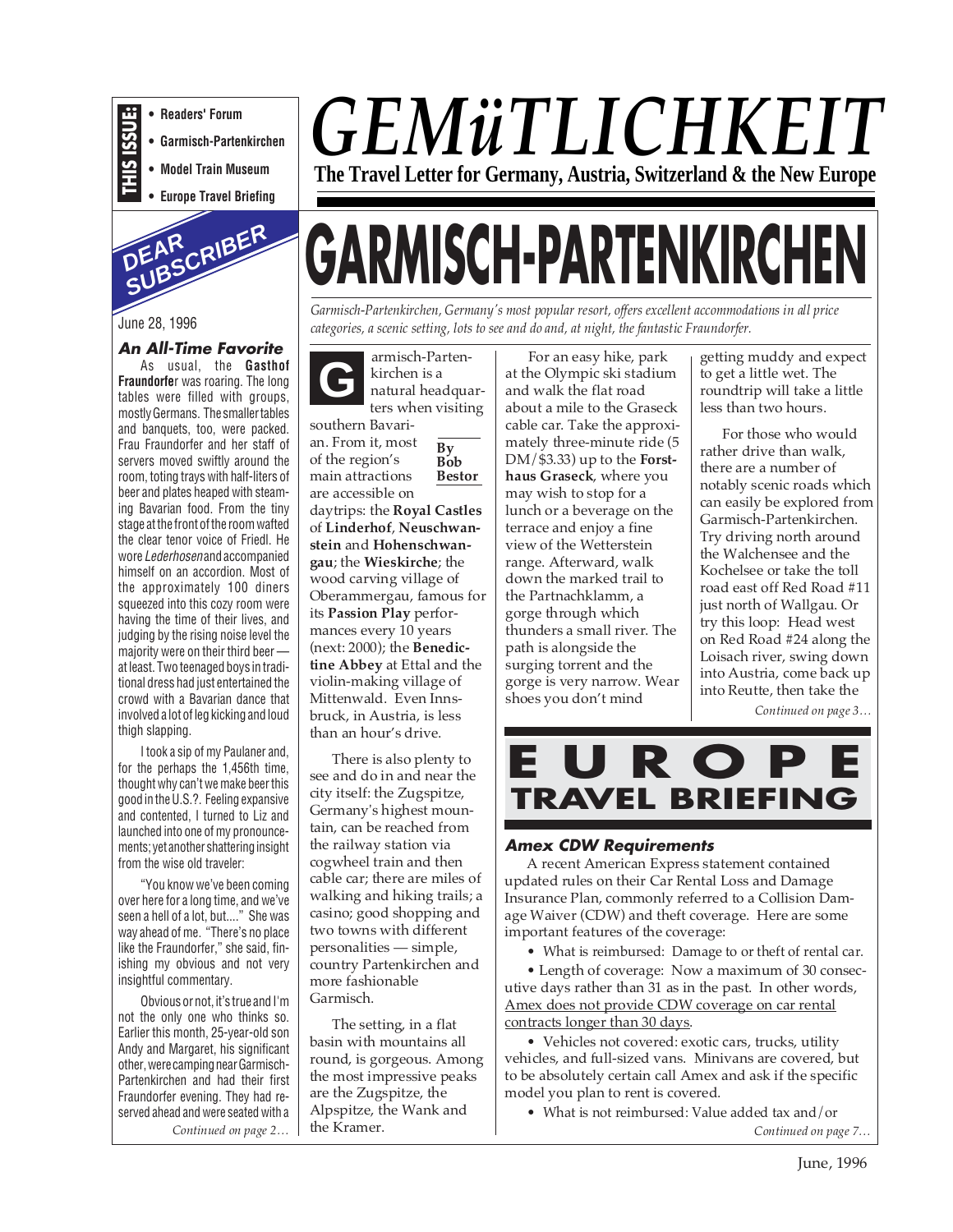#### *DEAR SUBSCRIBER Continued from page 1*

German couple at a small table for four. Their relationship as table-mates began a little self-consciously but, as always happens at the Fraundorfer, by the end of the evening they were the best of friends; dancing, buying each other beer and Schnaps and solving the world's problems. Andy asked his new friends about another German restaurant he had heard was similar to the Fraundorfer. Es gibt nur einen Gasthof Fraundorfer was the response from the German couple.

I once asked a woman from the Garmisch-Partenkirchen tourist office if there were other restaurants in town like the Fraundorfer and got a similar response: "There is only one Fraundorfer; there every night is a party"

We first found the Fraundorfer in October of 1979. About nine o'clock in the evening, out for an after-dinner stroll and looking for a nightcap maybe someplace with a little music — we chanced on this little Gasthof that would have a larger impact on our lives than we could possibly have dreamed.

We stood at the door and searched the crowded room for a place to sit. Reading our faces, a long table of older women squeezed together and motioned us over. After ordering a beer, we looked around and tried to take it all in: the packed room, the rough wood walls and ceiling darkened with age, the memorabilia and photos going back to the 1936 Winter Olympics, the music and the happy customers.

After a few minutes, the women put their heads together for a short conference, following which there was a shifting of places. They had rearranged themselves to place their lone Englishspeaker next to Liz.

For the next three hours we talked, drank beer and danced. Liz and I danced with each other, with the older women, and Liz even took a turn or two with a couple of red-faced Garmisch-Partenkircheners bent on making sure the Paulaner truck would soon be calling again at the

#### Fraundorfer.

The women turned out to be German war widows on holiday from the north of Germany. Mathilda, the English-speaker, translated for the group and for us. When the music stopped we drove Mathilda and her friend Angela back to their hotel. We left them after accepting an invitation to stay for a few days at Mathilda's home in a village near Hanover later in our trip.

It was not a phony 'let's do lunch' invitation, she meant it.

And so, 10 days later, there we were, sipping a glass of wine in the sitting room of Mathilda's well kept two-story home in Lügde, population 12,000, about 40 miles south of Hanover. Prominently displayed on the wall were pictures of four men, all in German military uniform. One or two wore swastika arm bands. They were Mathilda's husband and three brothers, all of whom died in World War II. That night she and Angela took us to a small country restaurant and later Liz and I slept in Matilda's spare bedroom. Next morning, she fed us a gigantic breakfast at a table in her garden. During our Fraundorfer discussions I had mentioned a fondness for Beethoven and, as we ate, through an open door floated the sounds of Beethoven's Pastorale, perfect breakfast music.

The next night, Mathilda's sister and brotherin-law hosted a garden party at their home that featured several varieties of deliciously grilled meats, a rather lethal wine punch and, very late in the evening around the fire pit, Schnaps. The party had been organized to welcome us to Lügde (those 'cold' northern Germans, you know) and we met the whole family.

That chance meeting at the Fraundorfer began a relationship between two families — one in Germany, one in California — that remains to this day. We've made other trips to Lügde and breakfasted often in Mathilda's garden. Other members of our family have also been welcomed in Lügde and, in the early 80s, the two, stout German sisters, Mathilda and Erna, stayed with us in Hayward for three weeks. It was their first and only trip to the USA. Later, Erna's 22-year-old daughter, Marianne,

lived with us for four months, earning spending money by helping Andy with his German studies and doing clerical work in our business.

Mathilda, who told us what it was like during the war to exist on potatoes and to learn, one-byone, of the war deaths of a husband and three brothers, died three years ago.

Erna's husband Hans, the master outdoor griller and World War II paratrooper, died in 1988. The last time we saw him it was his birthday. All that day he sat at a table in his beautiful garden as one after another of his old World War II Kameraden stopped to reminisce and raise a glass.

For a kid whose earliest impressions of Germany were newsreels of the war (I was seven in 1945), to get to know this generation of Germans was fascinating.

Since that evening in 1979, we've returned to the Fraundorfer at least 20 times. Always there have been interesting table mates, most of them German. And we've been invited to other homes. One night we were seated in a booth with a German foursome on holiday. The discussion turned to soccer and we were invited to join the two couples that very evening to watch Bayern München, the New York Yankees of German soccer, in the televised European Cup final. One does not refuse such invitations and in short order we were sitting in front of the TV in one of Garmisch-Partenkirchen's finest homes.

Little has changed in the 17 years we have known the Fraundorfer. For 27 years the music was provided by Josef (12-string guitar) and Friedl (accordion). The near-inscrutable, almost gruff, Josef seldom smiled but made eye contact with every pretty woman in the room. Ruddy, roundfaced Friedl is more outgoing. I used to note what they drank in an evening and, though it was a prodigious amount, from 7 p.m. to sometimes well after midnight, Friedl rarely left the stage for the men's room. And, while I was keeping score, Josef never did.

Often our waitress was Erika, a bouncy woman, full of humor, who speaks no English but under-*Continued on page 8…*

#### **Gemütlichkeit** (ISSN 10431756) is published monthly by UpCountry Publishing, 2892 Chronicle Avenue, Hayward, CA 94542. TOLL FREE: 1-800/521- 6722 or 510/538-0628. Fax: 510/582-8296. e-mail rbestor@aol.comm. Subscriptions are \$67 per year for 12 issues. While every effort is made to provide correct information in this publication, the publishers can make no guarantees regarding accuracy. Periodicals postage paid in Hayward, CA. **POSTMASTER: SEND ADDRESS CHANGES TO:** Gemütlichkeit, 2892 Chronicle Ave., Hayward, CA 94542 **Editor & Publisher:** Robert H. Bestor, Jr. **Associate Editors:** Elizabeth Schiller, Bruce Woelfel **Contributing Editors:** C. Fischer, R. Holliday<br>**Design & Composition:** Paul T. Merschdorf **Design & Composition:** Paul T. Merschdorf<br> **Consulting Editor:** Thomas P. Bestor **Consulting Editor:**<br>Subscription Dept: **Subscription Dept:** Andy Bestor, K. Steffans Vol. 10, No. 6 **CFMiTIICHKFIT** RESTAURANT RATING KEY **June, 1996 Rating Scale Scale** Excellent 16 - 20<br>Above Average 12 - 15 Above Average 12 - 15 Average 8 - 11 Adequate 4 - 7<br>Unacceptable 0 - 3 Unacceptable **Hotel Rating Criteria** People/Service 30% Location/Setting 15%<br>Guestrooms 30% Guestrooms Public rooms 5% Facilities/Restaurant 20% **Special © Designation** By virtue of location, decor, charm, warmth of management, or combination thereof, an especially pleasant establishment. **<u>Value Rating</u>**<br> **Cutstanding Value** 17 - 20 Outstanding Value 17 - 20<br>Very Good Value 12 - 16 Very Good Value 12 - 16 Average Value 9 - 11 Below Average Value 5 - 8 A Rip-Off **Restaurant Criteria** Food 65% Service 20%<br>Atmosphere 15% Atmosphere *GEMüTLICHK* **The Travel Letter for Germany, Austria, Switzerland & the New Europe**

Gemütlichkeit 2 June, 1996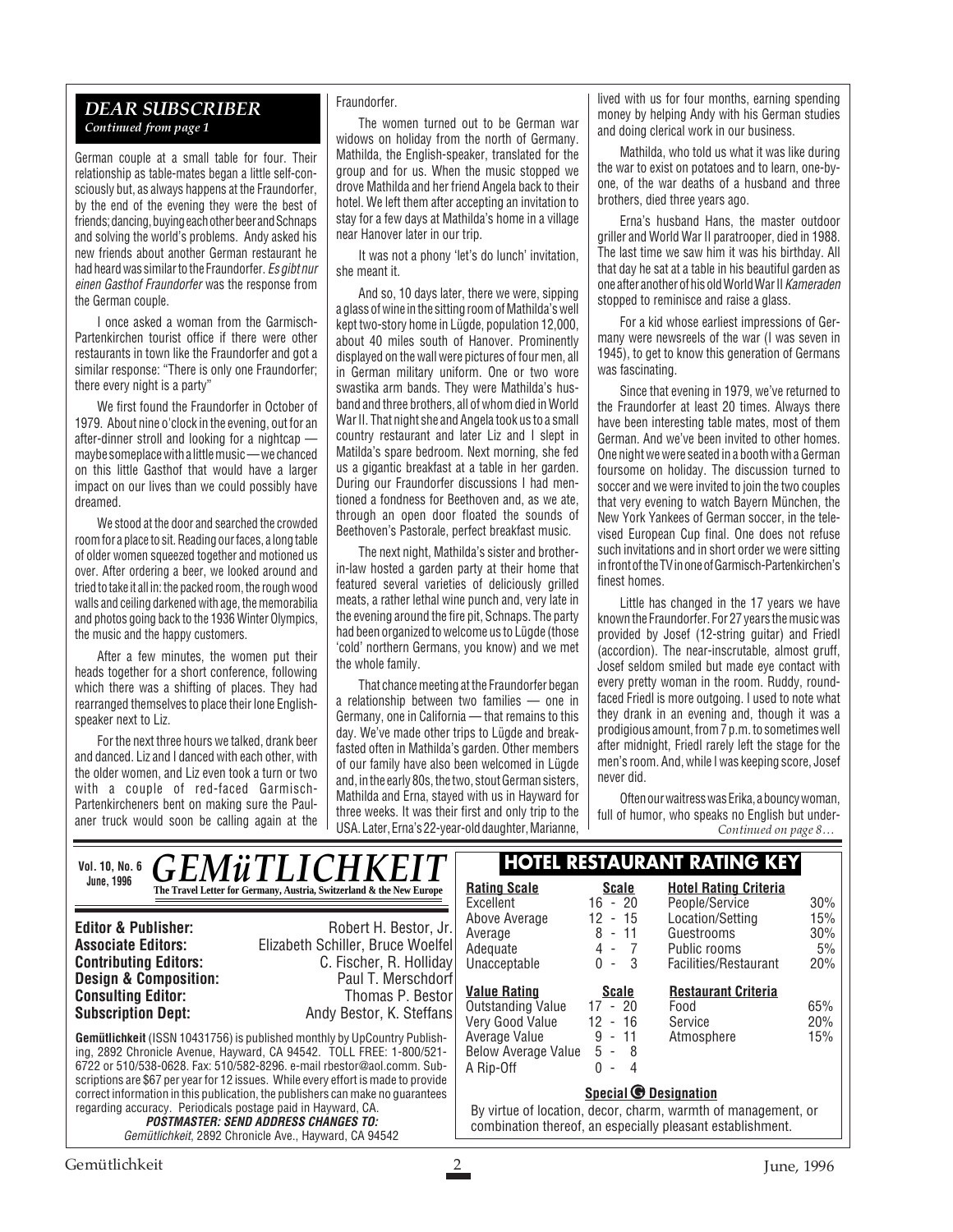#### *GARMISCH-PARTENKIRCHEN Continued from page 1*

Yellow Road along the north shore of Plannsee, past Linderhof, through Ettal and back to Garmisch-Partenkirchen. For these you will need *Die Generalkarte* #25 and possibly #26.

For a somewhat tricky but immensely rewarding drive over some very remote back roads, we refer you to our September, 1992 issue, and the forest drive from Füssen to Mittenwald.

In winter, of course, Garmisch-Partenkirchen is Germany's most popular ski resort, with nearly 50 cable cars and lifts, dozens of downhill runs and several cross-country routes.

A major Garmisch-Partenkirchen selling point is its affordability. Hotels in all categories offer good value and apartments are even better. Two persons, for example, could spend a week in one of Garmisch-Partenkirchen's excellent *Ferienwohnungen* for under \$500. Combine that with another one-week apartment rental in, say, the Austrian lakeside resort of Attersee; add an inexpensive rental car, and you have a very relaxing two-week European vacation for less than \$1,300, not including airfare or food.

Here are a some options regarding accommodations and restaurants:

#### **Hotels**

*This month we introduce a new value rating system on the 0-20 scale. A 10/20 value rating means the hotel or restaurant offers average value when compared with similarly priced establishments throughout Germany, Austria & Switzerland. Value ratings above 10/20 offer comparatively better value and those below 10/20 offer less. In other words, a hotel we rate at 15/20 is a very good value. One we score 5/20 is a poor value.*

*Unless otherwise noted, assume all hotels include breakfast in the price of the room and have direct dial telephone, cable TV, lift, en suite bathrooms and accept most major credit cards.*

### Grand Hotel Sonnenbichl

The Sonnenbichl adds the<br>vor of Bavaria primarily to<br>friendly service  $O^{-1}$ flavor of Bavaria primarily to its friendly service. Otherwise it is, for the most part,

#### **GARMISCH-PARTENKIRCHEN**

#### **• Population: 28,000**

**• Elevation: 720 meters - 2,362 feet**

Tourist Office Verkehrsamt Richard-Strauss-Platz D-82467 Garmisch-Partenkirchen Tel. 08821/1806 Fax 08821/18055

| <b>Distances from:</b> | <b>KM</b> | <b>Miles</b> |
|------------------------|-----------|--------------|
| Berlin                 | 700       | 437          |
| Frankfurt              | 480       | 300          |
| Hamburg                | 890       | 556          |
| Innsbruck              | 60        | 38           |
| Munich                 | 86        | 54           |
| Nürnberg               | 250       | 156          |
| Salzburg               | 200       | 125          |
| Vienna                 | 360       | 225          |

#### **Ski Prices**

Holders of the HAPPYSKICARD are entitled to ski four separate ski areas: Garmisch-Partenkirchen, Seefeld (in Austria) Mittenwald and Schneearena Tiroler Zugspitze . Costs for the three day card range from 136 DM (\$91) for adults and 90 DM (\$60) for kids under 15 to 552 DM (\$368) for adults and 359 DM (\$239) for children. Single day lift passes for one of Garmisch-Partenkirchen's four ski areas range from 28 DM (\$19) and 20 DM (\$13) for Eckbauer to 58 DM (\$39) and 35 DM (\$23) for Zugspitzgebiet.

#### **Ascending the Zugspitze**

There are two routes to the Zugspitze from the German side of the mountain. The first is by rack railway to Zugspitzplatt glacier station via Eibsee. The ride takes 75 minutes from the Garmisch rail station, 60 minutes from the village of Grainau and 35 minutes from Eibsee. Trains leave hourly beginning at 0735.

The second is from the lake at Eibsee via the Eibsee cable car, one of the biggest in Europe, which ascends directly to the Zugspitze summit in 10 minutes. Departures from Eibsee are every half hour beginning at 0830. Eibsee is 10 km from Garmisch and can be reached by rack railway, car or by special Eibsee busses.

Roundtrip fares are 58 DM (\$39) for adults, 41 DM (\$27) for kids 16 to 18 years, and 35 DM (\$23) for children 4-15.

#### **The Casino**

The Garmisch-Partenkirchen Casino is open every day and offers roulette, baccara, blackjack and slot machines. Minimum wagers are: blackjack 10 DM (\$6.67), baccara 50 DM (\$33.33), Ameri- $\frac{\text{OPTOR}}{\text{CMDR}}$  can roulette 10 DM (\$6.67) and slot machines 1 DM (67 cents). machines 1 DM (67 cents).

a traditional, rather formal, five-star hotel, located on a slight rise less than two kilometers north of the city center.

Here the live music is classical or jazz instead of oompah and you'll feel more comfortable in a tie when bellying up to the Peacock Bar. High rollers who travel in grand style will want to reserve the Richard Strauss suite at 950 DM (\$633) in low season. For medium rollers a standard double rents for about 280 DM (\$187).

Of course, the Sonnenbichl offers a wide array of services: beauty farm, the usual solarium-sauna-fitness facilities, an indoor pool, bikes to rent, nearby tennis and golf, organized tours and, for a small charge, a shuttle into town.

The formal Blue Room serves "German specialties" but the Zirbelstube, with local dishes, is Bavarian all the way.

The hotel offers a number of weekend and holiday packages beginning at 222 DM (\$148) per person.

**Daily Rates:** Singles 165 to 215 DM (\$110-\$143), doubles 230 DM to 330 DM (\$153-\$220). 93 rooms, usual services (see above) plus balconies, free parking, no smoking rooms, limited disabled access.

**Contact:** Grand Hotel Sonnenbichl, Christian & Petra Weiss, Burgstrasse 97, D-82467 Garmisch-Partenkirchen, tel. 08821/70 20, fax 08821/702131. **Rating:** 17/20 **Value:** 14/20

#### Ramada Sporthotel

In a pleasant country location, about two kilometers from the city center, the Ramada Sporthotel (not part of Ramada USA) is for those who crave large resort hotels with all the services. This one has a beauty farm, indoor pool, Jacuzzi, sauna, fitness center, even squash courts.

Public rooms are decorated in a 90s Bavarian style that emphasizes polished wood, recessed halogen lighting and lots of windows. The hotel's sprawling Cafe Terrace, a modern 'winter garden,' with bright, contemporary furniture, is virtually glass-enclosed.

The spacious guestrooms are *Continued on page 4…*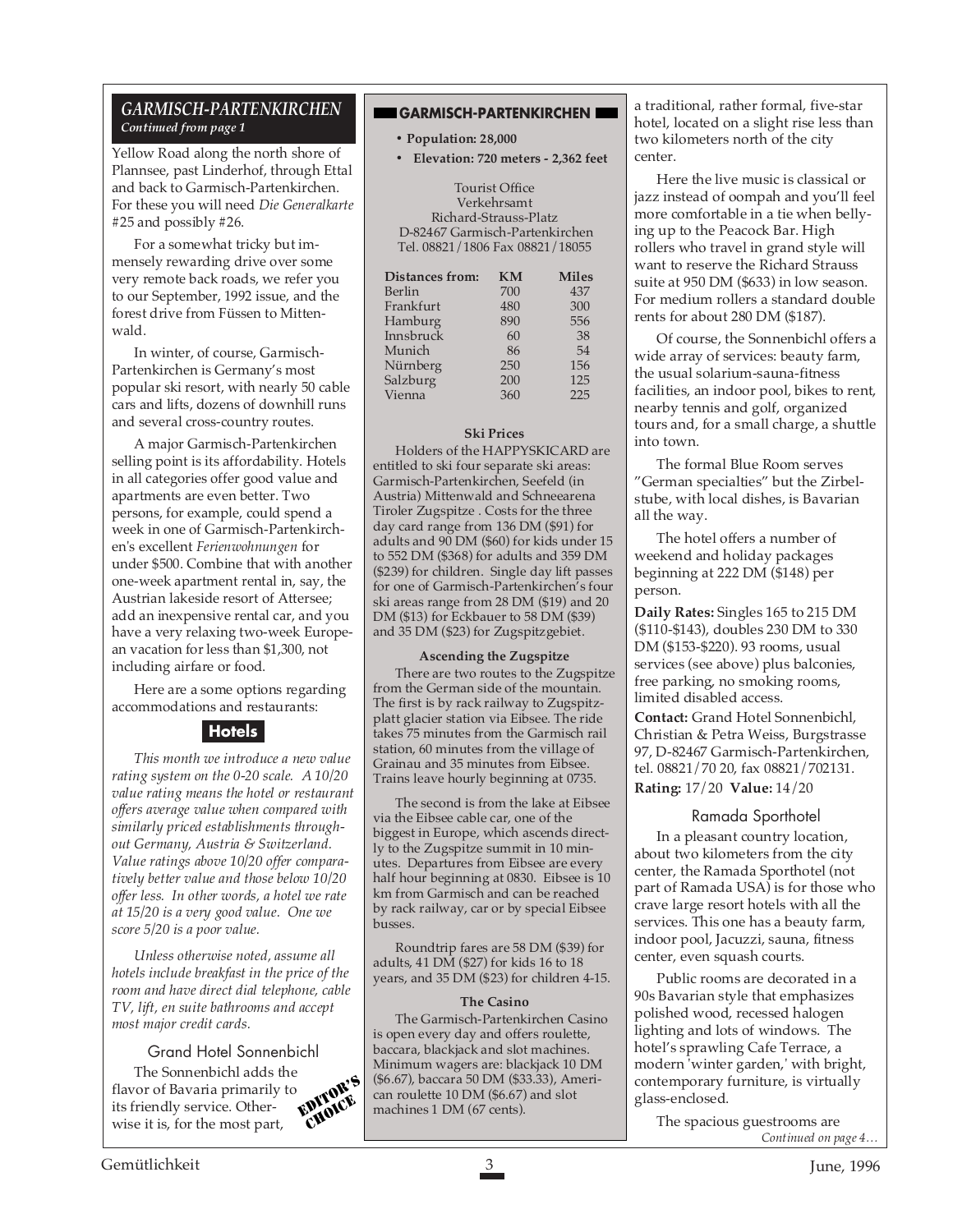#### *GARMISCH-PARTENKIRCHEN Continued from page 3*

similarly decorated with an emphasis on wood and modern furnishings.

**Daily Rates:** Singles 260 DM (\$173), doubles 360 DM (\$240). 155 rooms, all usual services (see above) plus balconies, free parking, no smoking rooms, one guest room equipped for disabled. **Contact:** Ramada Sporthotel, An-

dreas Bisson, Am Riess 5, D-82467 Garmisch-Partenkirchen, tel. 08821/ 75 80, fax 08821/3811.

**Rating:** 16/20 **Value:** 11/20

Clausing's Romantik Posthotel

Those who seek the epitome of kitschy Bavarian charm might just find it at the lively Clausing's Romantik Posthotel. The busy, complicated decor of its public rooms is as Bavarian as it gets: vaulted ceilings, baroque statues, religious icons, low hanging lamps, forests of dark wood paneling, intricately carved antique furniture, dried flowers, old pictures and other quaint paraphernalia. The effect is a kind of warm, country-cozy elegance that makes one feel like staying for a while.

Those who do will be in the very center of Garmisch, both physically and socially. In fair weather, Clausing's vast streetside outdoor cafe is jammed with an international crowd, and every night there is live music.

Some of the older guest rooms, though spacious and comfortable enough, are a jumble of colors and fabric patterns and there are also some strange furniture choices.

Rooms on the top floor, however, have been redone in a more restrained, though unmistakably Bavarian, style and are the ones to ask for. We especially like #41, #42, #49 and #51. All have slanting beam ceilings; spacious, well-lit, luxurious bathrooms and rent for from 256 to 286 DM (\$171-\$191).

**Daily Rates:** Singles 100 to 200 DM (\$67-\$134), doubles 160 to 300 DM (\$107-\$200). 45 rooms, beer garden, outdoor restaurant, no access for disabled, free public parking 100 meters from hotel.

**Contact:** Clausing's Romantik Posthotel, Fam. Weinfurtner/E. Löcher,

Marienplatz 12, D-82467 Garmisch-Partenkirchen, tel. 08821/70 90, fax 08821/709205.

**Rating:** 16/20 **Value:** 14/20

Posthotel Partenkirchen

For many years, Michelin ranked the Posthotel Partenkirchen number one in Garmisch-Partenkirchen. Then bigger and grander hotels came along and the Post fell a notch or two. But those who supplanted it do not match the Post's elegant Bavarian interior — public *and* guest rooms. The richness of its carved-wood ceilings and walls and splendid old furnishings is extraordinary.

Guestrooms in the main building are in the same style, woody and Bavarian almost to a fault. Lighter, airier and of greater appeal to us are the more modern accommodations in a separate annex.

During the late 80s, the Post's once highly-regarded restaurant fell on hard times, but apparently things have improved. Gault Millau gives it one chef's toque and a rating of 14/ 20, tied for the highest rating of any Garmisch-Partenkirchen restaurant.

A recent, popular addition in the hotel is the Post-Taverne, a bistrostyle restaurant and bar with a small open kitchen which offers lighter dishes, mainly pasta, and serves from late afternoon to 11:30 p.m.

The Posthotel offers a special rate to *Gemütlichkeit* subscribers of 95 DM (\$62.50) single and 190 DM (\$125) double — except during the periods September 15 to October 15 and December 20 to January 15, 1997. Our value rating, however, is based on the rack rates listed below.

**Daily Rates:** Singles 100 to 170 DM (\$67-\$113), doubles 200 DM to 280 DM (\$134-\$187).60 rooms, some balconies, free parking, limited disabled access.

**Contact:** Posthotel Partenkirchen, Familie Stahl, Ludwigstrasse 49, D-82467 Garmisch-Partenkirchen, tel. 08821/5 10 67, fax 08821/78568. **Rating:** 15/20 **Value:** 14/20

Gasthof Fraundorfer Atmosphere, atmosphere, atmosphere. The Fraundorfer has buckets of EDITOR'S it. The location, in the center of less touristy and more authentic Partenkirchen, is perfect. Much of its intricately painted facade on Ludwigstrasse, the town's main street, is a scene of happy Bavarians around a table, eating, drinking, singing and dancing — and an apt symbol of what goes on inside.

The Fraundorfer's principal fame is as a restaurant and six nights each week (Tuesday is *Ruhetag* — a rest day) the cast assembles — the Fraundorfer family, Friedl the singer/ accordionist, the Bavarian dancers, the cooks and the servers — and the show goes on. There is live music, dancing, much beer and staggering helpings of hearty, regional dishes ordered from a huge menu.

Reserve ahead of time and expect to be seated with other diners. It is an experience not to be missed.

Its renown as a restaurant may obscure the fact that the Fraundorfer also has some very pleasant and reasonably priced sleeping accommodations. Though all guestrooms are decorated in a cozy Bavarian style with lots of blond wood and beds with canopies, the best are in Gästehaus Barbara, an annex behind the hotel. The room we occupied there, the first one to the left of the entry on the ground floor, was small but snug, comfortable and immaculate. This annex is in the midst of the family "compound," where several generations of Fraundorfers can be seen coming and going.

The prototype Bavarian inn. **Daily Rates:** Singles 65 DM (\$43), doubles 120 DM to 160 DM (\$80- \$107), apartments 160 DM to 180 DM (\$107-\$120) two persons, 180 DM to 225 DM (\$120-\$150) three persons, 220 DM to 280 DM (147-187) four persons and 250 DM to 300 DM (\$167-\$200) for five persons. Apartment prices include breakfast.33 rooms, some balconies, sauna, solarium, free parking, no lift, very limited disabled access.

**Contact:** Gasthof Fraundorfer, Josef & Barbara Fraundorfer, Ludwigstrasse 24, D-82467 Garmisch-Partenkirchen, tel. 08821/21 76, fax 08821/71073. **Rating:** 14/20 **Value:** 18/20 **G**

**CHOICE**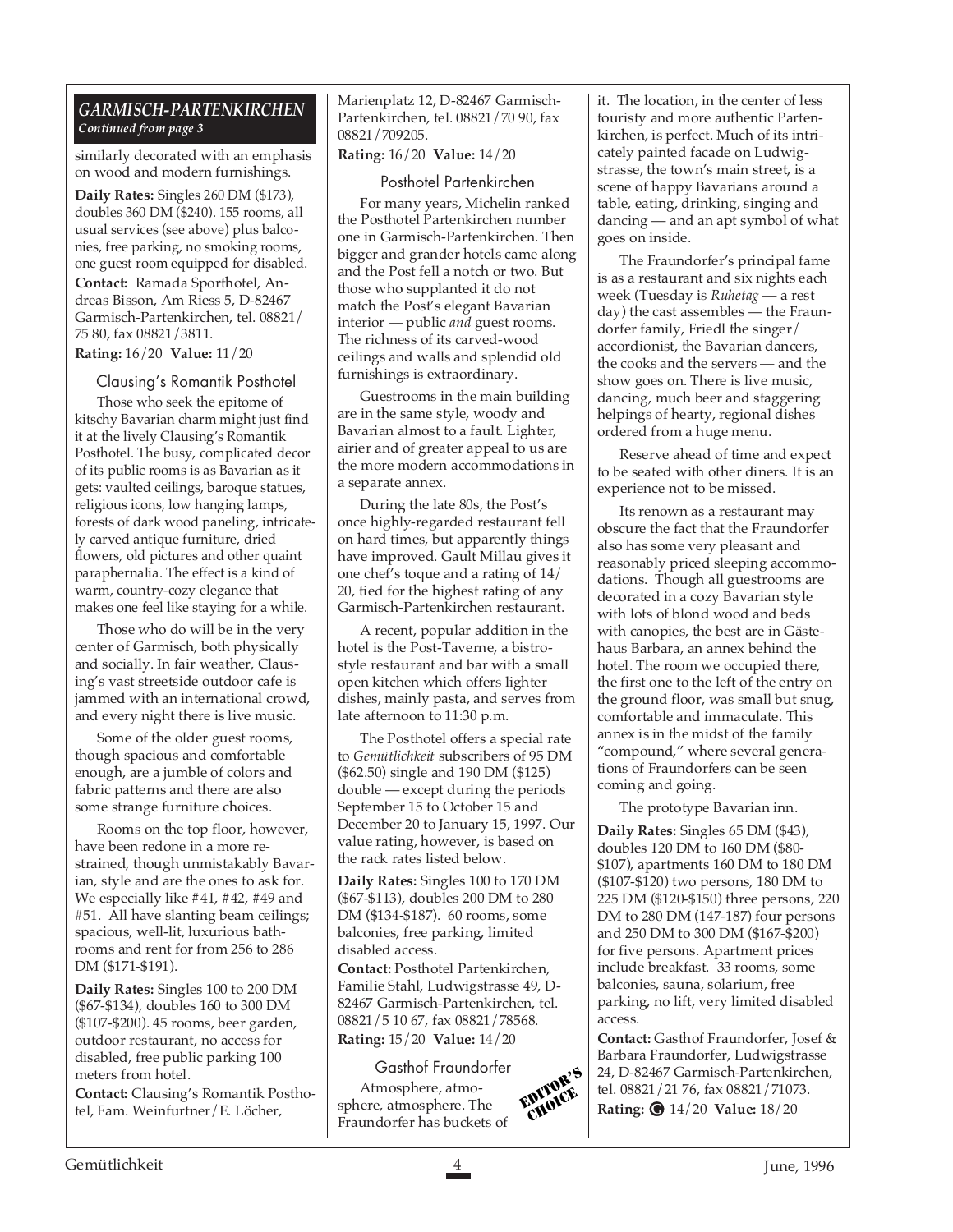Hotel Berggasthof Panorama

 Excellent mountain, valley and city views; a good restaurant; country charm; pleasant guest rooms and reasonable rates make the Panorama an "Editor's Choice" and one of the Garmisch-Partenkirchen's best hotel values. EDITOR'S *HOICE* 

It sits part way up the mountain on the Partenkirchen side of town very near the pretty little church of St. Anton.

Guestrooms are not fancy, a bit on the small side, but clean, bright and comfortable. We recommend rooms number one and nine. The former is sort of 'junior suite;' it has a small sitting room in addition to its bedroom and rents for only 150 DM (\$100). Number 9, two flights up, is a better than average-size corner double whose balcony offers the best view in the hotel and, at 130 DM (\$87), is an outstanding bargain.

For those who don't choose the Panorama as a hotel, we recommend its reasonably-priced homey restaurant. Lunch or dinner on the deck overlooking the valley is an extremely pleasant experience.

Friendly, family management.

**Daily Rates:** Singles 80 to 95 DM (\$53-63), doubles 120 DM to 150 DM (\$80-\$100), apartments 150 to 160 DM (\$100-\$107) for two persons, add 30 DM (\$20) for each additional adult, less for children. Apartment prices include breakfast.17 rooms, balconies, free parking, no lift, no disabled access.

**Contact:** Berggasthof Panorama, Volker Neuroth, St. Anton 3, D-82467 Garmisch-Partenkirchen, tel. 08821/ 25 15, fax 08821/48 84.

**Rating:** 14/20 **Value:** 17/20 **G**

#### Queens Hotel Residence

Though physically only a few blocks from the Fraundorfer, in style and character the Queens is on a different planet. Once a Holiday Inn, it offers decent guest and public rooms, plenty of parking and all the services anyone could need. For those planning a business conference this may be the place, but independent vacationers will be more content elsewhere.

A better bet is the hotel's Appartment Sonnenberg, also on the Partenkirchen side (see below under *Apartments*.)

**Daily Rates:** Singles 160 to 226 DM (\$107-\$151), doubles 180 to 360 DM (\$120-\$240). 117 rooms, free parking, indoor pool, tennis, no smoking rooms, no disabled access. **Contact:** Queens Hotel Residence, Josef Simon, Mittenwalder Strasse 2,

D-82467 Garmisch-Partenkirchen, tel. 08821/75 60, fax 08821/74268. **Rating:** 12/20 **Value:** 11/20

#### Hotel Boddenberg

Tucked in a little stand of trees, the Hotel Boddenberg is adjacent to the 1936 Winter Olympics' ski stadium.

One imagines it as a very busy place at ski season, particularly when the world's finest ski racers are in town for Garmisch-Partenkirchen's World Cup slalom race, an event whose finish line is a stone's throw from the hotel.

For the rest of the year, however, it's quiet, friendly and off-the-beaten path; a good place to hole up for a few days.

Guest rooms are above average in size and most have views.

We hadn't been to the Boddenberg for several years and, while we found the welcome to be as warm as ever, it's not quite as sparkling as we recall. Nothing major, but let's hope some refurbishment is just around the corner.

**Daily Rates:** Singles 80 to 98 DM (\$67-\$113), doubles 150 DM to 190 DM (\$134-\$187). 24 rooms, balconies, free parking, no disabled access, no lift, outdoor pool, meals from limited menu served to guests only. **Contact:** Hotel Boddenberg, Fam. H. Wettermann, Wildenauerstrasse 31, D-82467 Garmisch-Partenkirchen, tel. 08821/9 32 60, fax 08821/932645. **Rating:** 11/20 **Value:** 12/20

#### Gasthof Werdenfelser Hof

To fully understand the value that Garmisch-Partenkirchen apartments represent, one needs only to inspect the rooms at this extremely simple little hotel just down the street from

the Fraundorfer in Partenkirchen.

The small, rather dark guestrooms do not have private toilet or bathing facilities, TV or phone. They appear to have had hard use and it has to have been several years since any refurbishment has taken place. For two persons the price is 80 DM (\$53). Spend another \$10 per night (minimum one week) for the "Wank" or "Kramer" apartments of the Ferienwohnungen Regina (see below), however, and the difference is similar to that between a Motel Six and the Waldorf.

**Daily Rates:** Double rooms 80 DM (\$53).Live Bavarian music nightly, no in-room toilet/bathing facilities, no access for disabled, no lift, no credit cards, no TV.

**Contact:** Gasthof Werdenfelser Hof, Herbert Lassnigg, Ludwigstrasse 58, D-82467, Garmisch-Partenkirchen, tel. 08821/3621, fax 08821/79614. **Rating:** 6/20 **Value:** 12/20

#### **Apartments**

Ferienwohnungen Regina

The Matheisl family offer four rental units, each named after a local mountain peak or range.

We were most impressed by the two top floor apartments — the Wank and the Kramer — on opposite ends of this neat-as-a-pin chalet-style building. Both have marvelous views from their large balconies and each has a high, blond wood beamed EDITOR'S CHOICE

ceiling that arches over the sitting room. These units' wood and tile kitchens and baths are snuggled under the sloping beamed ceiling and brightened by skylights. Since the Wank and Kramer have only a kitchen, a bath and a living room with beds that fold out of the wall, they are best suited to two persons. But at prices beginning at 95 DM (\$63) per day — one week minimum — what bargains!

The larger apartments on the ground floor start at 120 DM (\$80) for two; add 30 DM (\$20) for each additional person.

The decor of all four units emphasizes light wood, white walls and carpeting, drapes, couches and over-*Continued on page 6…*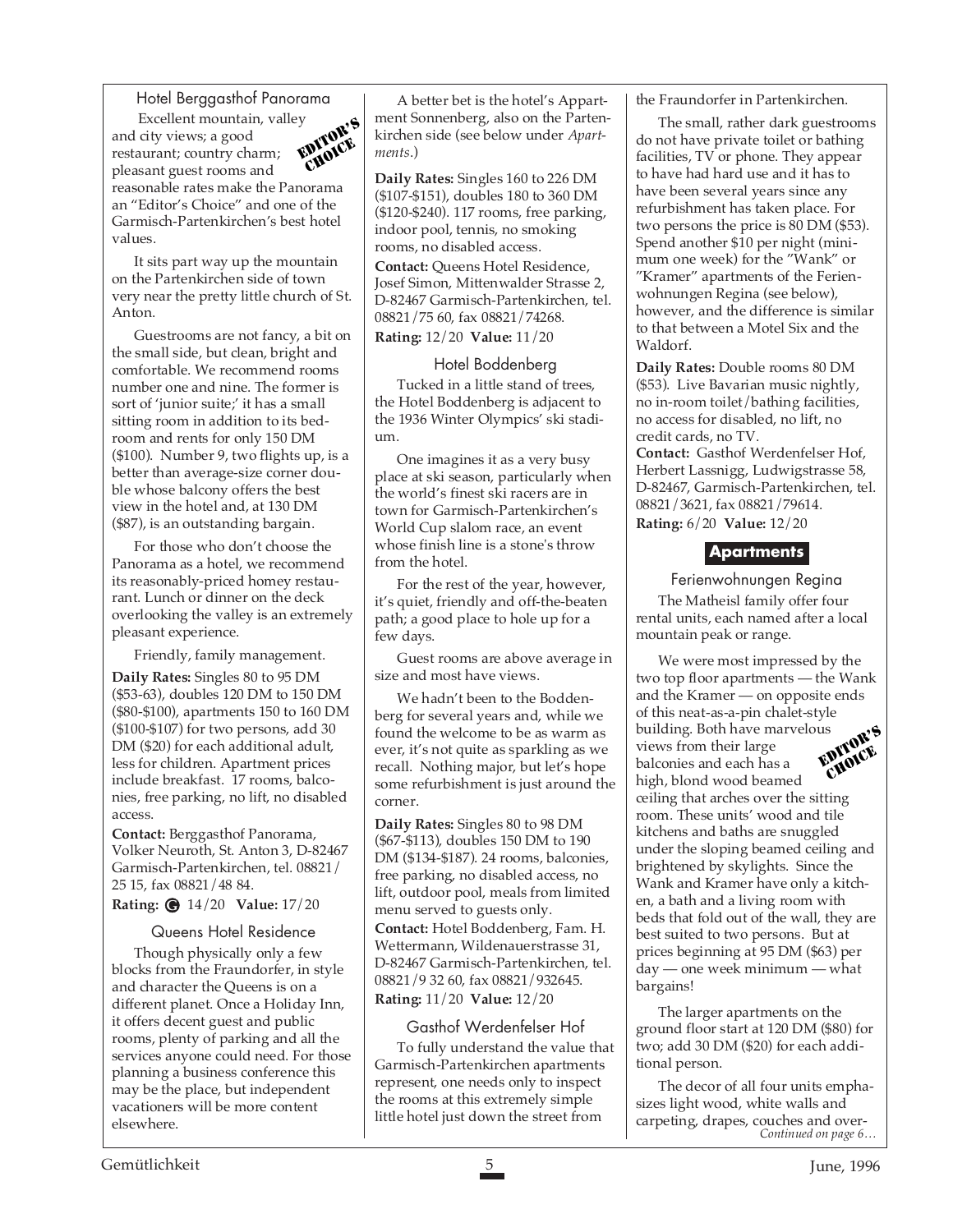stuffed chairs in various pastel shades. Each has cable TV with CNN, a radio and direct-dial phone.

The Regina is on the Garmisch side of town in a residential neighborhood, about a 10-minute walk from the Bahnhof.

These are easily the best of the apartments we saw in Garmisch-Partenkirchen.

**Daily Rates:** 95 DM (\$63) for two persons to 240 DM (\$160) for six persons, breakfast not included. Four apartments, cable TV, phone, balcony, street parking, no credit cards. **Contact:** Ferienwohnungen Regina, Berhard Matheisl, Riffelstrasse 4, D-82467 Garmisch-Partenkirchen, tel. 08821/56159, fax 08821/56159. **Rating:** 18/20 **Value:** 18/20

#### Appartment Sonnenberg

These rental units in Partenkirchen are operated by the Queens Hotel Residence.

Apartment #1 is quite small but has a separate bedroom, toilet with shower, small kitchen/sitting room and a small balcony. At 80 DM (\$53) per night (only a three night minimum) it is a bargain and one has use of the hotel facilities, five to 10 minutes away on foot. Of course, you'll have to find your own breakfast but there is a bakery just across the street.

None of the units is done in a Bavarian style. Walls, ceilings, cabinets, tables and hard chairs are all white and drapes, carpets and overstuffed furniture are done in various shades of lavender.

**Daily Rates:** 80 DM (\$53) for two persons to 150 DM (\$100) for four persons. Three apartments, street parking, cable TV, phone, balcony, breakfast not included. **Contact:** Queens Hotel Residence, Josef Simon, Mittenwalder Strasse 2, D-82467 Garmisch-Partenkirchen, tel. 08821/75 60, fax 08821/74268. Appartment Sonnenberg is at Sonnenbergstrasse 27.

**Rating:** 14/20 **Value:** 14/20

Ferienwohnungen Johannihof Frau Mauer's typically Bavarian house is located in a residential Partenkirchen neighborhood about a 20-minute walk to the village center. For couples on a budget there is a two-room apartment — kitchen and combo living/sleeping room which rents for 90 DM (\$60). The larger, two-bedroom apartments, rent from 140 to 160 DM (\$93-\$107), depending on the season, and can accommodate up to six persons.

**Daily Rates:** 90 DM (\$60) for two persons to 200 DM (\$133) for six. Five apartments, balcony, street parking, no credit cards, breakfast not included. **Contact:** Ferienwohnungen Johannihof, Rosmarie Maurer, Schützenstrasse 4, D-82467 Garmisch-Partenkirchen, tel. 08821/56159, fax 08821/56159.

**Rating:** 11/20 **Value:** 13/20

#### **A Restaurant**

Reindl's Partenkirchner Hof Thought to be Garmisch-Partenkirchen's finest restaurant, the Partenkirchner Hof once upon a time rated a Michelin star. A few years ago, however, it was reduced to "red menu" status which is defined as "less elaborate, moderately-priced menus that offer good value for money and serve carefully prepared meals, often of regional cooking."

We had been to this restaurant some years ago and returned based on the Michelin rating and the recommendation of friends.

A bad table, a less than enthusiastic waiter and a reservations mix-up can't affect the taste of food but they can certainly make one more ready to find fault. Thus we may go a little harder on the Partenkirchner Hof than it merits.

When we arrived, there was no record of the reservation we had called in that afternoon. The maitre d' suggested that we may mistakenly reserved a table at the Posthotel Partenkirchen which, he said, has happened before. I don't think we phoned the wrong restaurant but am willing to admit the possibility. As a result we were shown to a table hidden in a tiny alcove near a serving station. From there we couldn't see the room and, after about 30 minutes, were the only diners in this isolated corner of the restaurant.

As we were ushered the length of the main room (an attractive space with lots of indoor greenery and lamps hanging over each table) to be seated, we passed a number of vacant tables for two. Ninety minutes later, when we left, those same tables were still empty.

The relationship we struck up with our waiter is about the same as one has with a bus driver; we were barely aware of each other's presence. Though competent enough, he disappeared for long periods and at the end charged us 3 DM (\$2) for bread we never touched.

Oh yes, the food. Good but not great. Fairly priced, though. *Coq au Riesling* Alsatian style (26 DM/\$17) — chicken cooked in white instead of red wine as is *Coq au Vin* — was tasty enough but came covered with a white sauce on a white plate, a bland presentation. The evening's best dish was a frothy, buttery cream of lobster soup (10 DM/\$6.67) that came sprinkled with fresh dill, a few shrimp and had an intense lobster taste. Ragout of morel mushrooms and venison (25 DM/\$17) came up short, however, with only four little morels and two small pieces of venison filet.

The desserts we chose were ordinary: three small rounds of ice cream in raspberry sauce and, from a tray, four chunks of undistinguished cheese served with one small piece of French baguette.

The meal for two, including salad, one soup, main course and dessert was 94 DM (\$63). We paid 4 DM (\$2.67) for 0.4 liter glasses of beer and 9.8 DM (\$6.5) for a quarter liter of everyday Italian wine (Dolcetta d'Alba).

As bad as we've made it sound, this restaurant is worth another try. The room is very appealing and the prices are reasonable. Perhaps the food will taste better when we have a decent table and a waiter with whom we can do a little "bonding."

Reindl's Partenkirchner Hof, Bruni & Karl Reindl, Bahnhofstrasse 15, D-82467 Garmisch-Partenkirchen, tel. 08821/5 80 25, fax 08821/73401. **Rating:** 12/20 **Value:** 13/20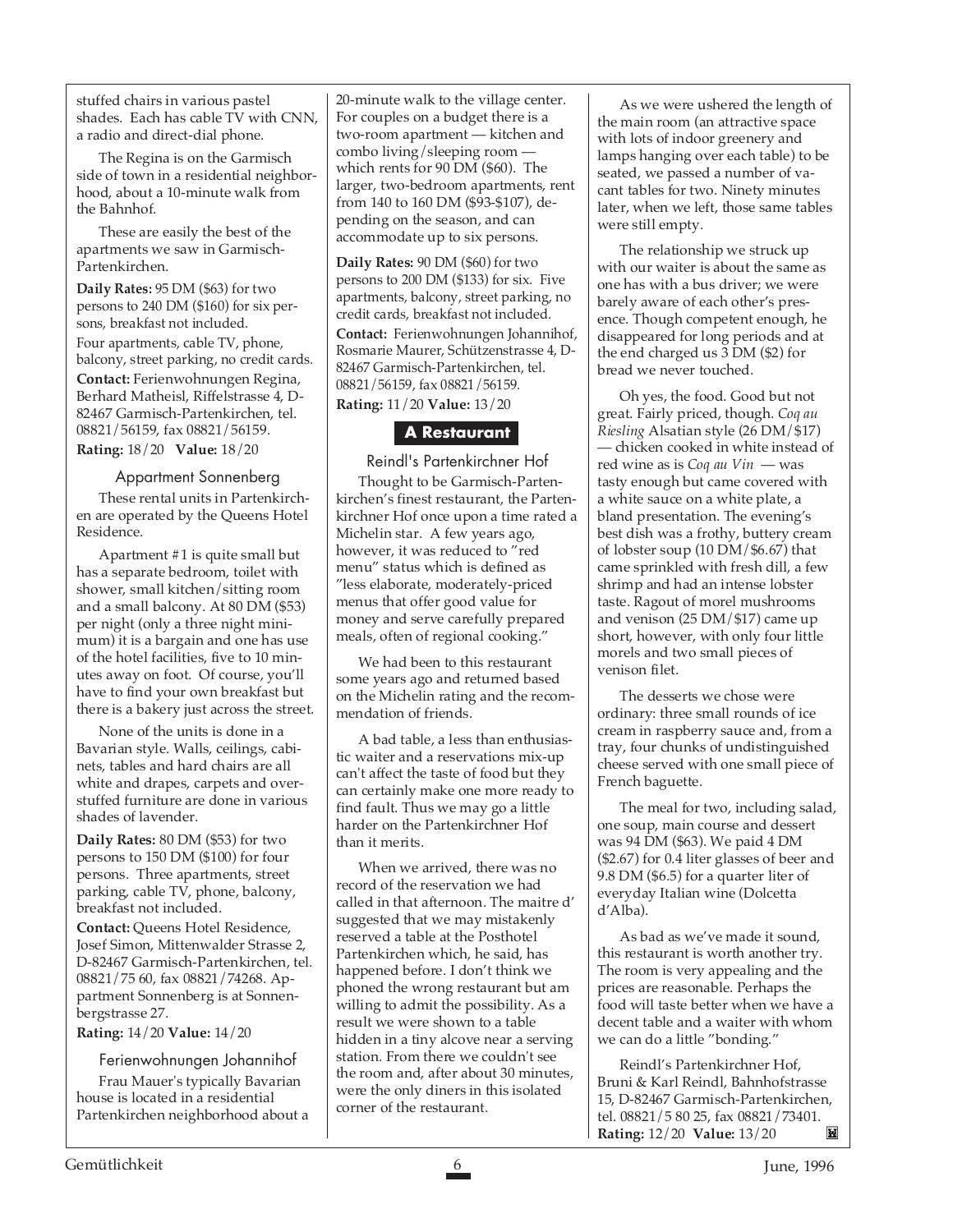#### *EUROPE BRIEFING Continued from page 1*

sales tax unless such reimbursement is required by law.

#### **Model Train Museum**

In the *Dallas Morning News*, Jim Landers writes of the **Marklin Model Railroad Factory and Museum** in the town of Göppingen, 44 kilometers east and slightly south of Stuttgart.

Model railroaders all over the world are familiar with this company which, since 1859, has constructed the world's finest toy trains.

As early as 1891 Marklin showed a complete clockwork model railroad for 1-guage track at the Leipzig Toy Fair. Others had produced trains that ran on track but Marklin was the first with a complete railroad, including turnout switches, signals and other accessories all built to a uniform scale.

In 1897, the company introduced the first fully electric toy railroad, and, in 1926, introduced railroads operated by 20-volt transformers.

These breakthroughs are explained at the museum and many of the company's early trains, including live steam trains powered by alcohol burners and clockwork trains wound with a key, are among the 900 locomotives and other toy models built on display.

The Marklin Museum is open 9 a.m. to 4 p.m. Monday through Friday. Admission is free. Contact: Stadt. Verkehrsamt, Marketstrasse 2, Göppingen.

#### **Figure Skating Package**

The **1997 World Figure Skating Championships** will be held in Lausanne, Switzerland, on March 17-23. Bryan Sports Events offers a tour package that includes: eight nights hotel accommodations at the **Lausanne Palace** or the **Hotel de la Paix**, breakfast, roundtrip airfare from New York (air supplement for other U.S. points of origin) to Geneva (Swissair or Air France) with transfer to Lausanne, an all-events ticket in a "prime" seating location, full sight-seeing program, daily transfer from hotel to ice rink and on-site escorts throughout. Per person, double occupancy price at the Palace is \$3,895 (single supplement \$1,400) and \$3,595 (single supplement \$900) at the

Hotel de la Paix. Sight-seeing destinations include the Olympic Museum, Montreux, Chillon Castle, Gruyères and Zermatt.

Contact: Bryan Sports Events, 400 El Camino Real #1550, San Mateo CA 94402, tel. 415-579-0455 or 800-234-6432.

#### **1996 Europe Red Guide Out**

**Michelin** doesn't produce a red guide for Austria. The city of Salzburg, however, is covered in the *Red Guide to Germany* and Vienna is in its *Red Guide to Europe*. The 1996 edition of the latter has recently been released and is now available (\$24.95). The guide offers a selection of hotels and restaurants for 66 main cities within 19 countries in Europe, totaling 4,753 establishments (2,655 hotels and 2,098 restaurants). New this year is a section for Prague of the Czech Republic.

Following are the guide's starred restaurants for Vienna and Salzburg. **Vienna:** ✩ ✩ Steirereck, ✩ Korso (Hotel Bristol), La Scala (Hotel Plaza Wien), Drei Husaren, Gotffried, Altwienerhof, Jahreszeiten. **Salzburg:** ✩ Landhaus Eschlböck-Plomberg and Brandstätter.

#### **Heidelberg is 800**

In celebration of its 800th anniversary, **Heidelberg** has scheduled a year of festivals: Serenades in the Heidelberg Castle (starting June 6), Mozart Weeks (June 23-July 27), the Castle Theater Festival (July 27-Sept. 1) and the exhibition *Liselotte from the Palatinate* (Sept. 20-Jan. 26, 1997) are among more than 600 events planned.

Special deals include a "Stay 3 Nights, Pay for 2; Stay 4 Nights, Pay for 3" package at from 125 DM (\$83) per person per night in a double room during June, September and October. The "Heidelberg plus Heidelberg Card" costs from 212 DM (\$141) for two nights' bed and breakfast. The "Castle Festival Arrangement" (July 30-Aug. 31) costs from 369 DM (\$246) per person in a double room and includes two nights' hotel, plus breakfast, a tour of the Old Town, a meal at the "Alt Heidelberg," a theater festival meal and a ticket to a performance of your choice. Information: Verkehrsverein, Postfach 105860, D-69048 Heidelberg, tel. 06221 - 142211, fax 142222. *Continued on page 8…*

## **READERS' FORUM**

#### **Baroque Church Tour**

I would like to recommend the **Hotel Unger** (beim Hauptbahnhof, Kronenstrasse 17, tel. 0711/2099-0, fax 0711/2099-100) in Stuttgart. In the 13 years since we first stayed there they have added a lobby and refurbished and redecorated the rooms and it is now a very nice hotel, indeed. The staff were all helpful and friendly, they provide what must be the most sumptuous breakfast buffet in Germany, and start serving it at 6:00 a.m. (which made it possible for us to have breakfast before catching an early train.) The hotel is on a quiet street and deserves to be mentioned as an excellent choice for tourists who will arrive or depart Stuttgart by train.

List price for our room was 299 marks (\$199), but we qualified for a special weekend rate of 199 (\$133) for a double the first time we stayed, and got the same rate when we returned three weeks later in midweek.

I would like to also suggest that you offer a revised and expanded article outlining a tour of Baroque churches.

I ordered the back issue of *Gemütlichkeit* (February, 1994) that described your tour of churches since we had thought about making such a tour of our own after purchasing a copy of *Baroque Churches of Central Europe* by John Bourke several years ago. (It is a Faber paperback published in London and may not still be in print.)

By making a few detours from your route we were also able to visit several lesser known gems. We drove to Weingarten from Meersburg, for example, and then headed north, following your route, toward Saulgau and Riedlingen to Zwiefalten. From there we drove to Bad Schussenried and took a yellow road to Steinhausen and returned to Meersburg. (It is much easier to get to Weingarten